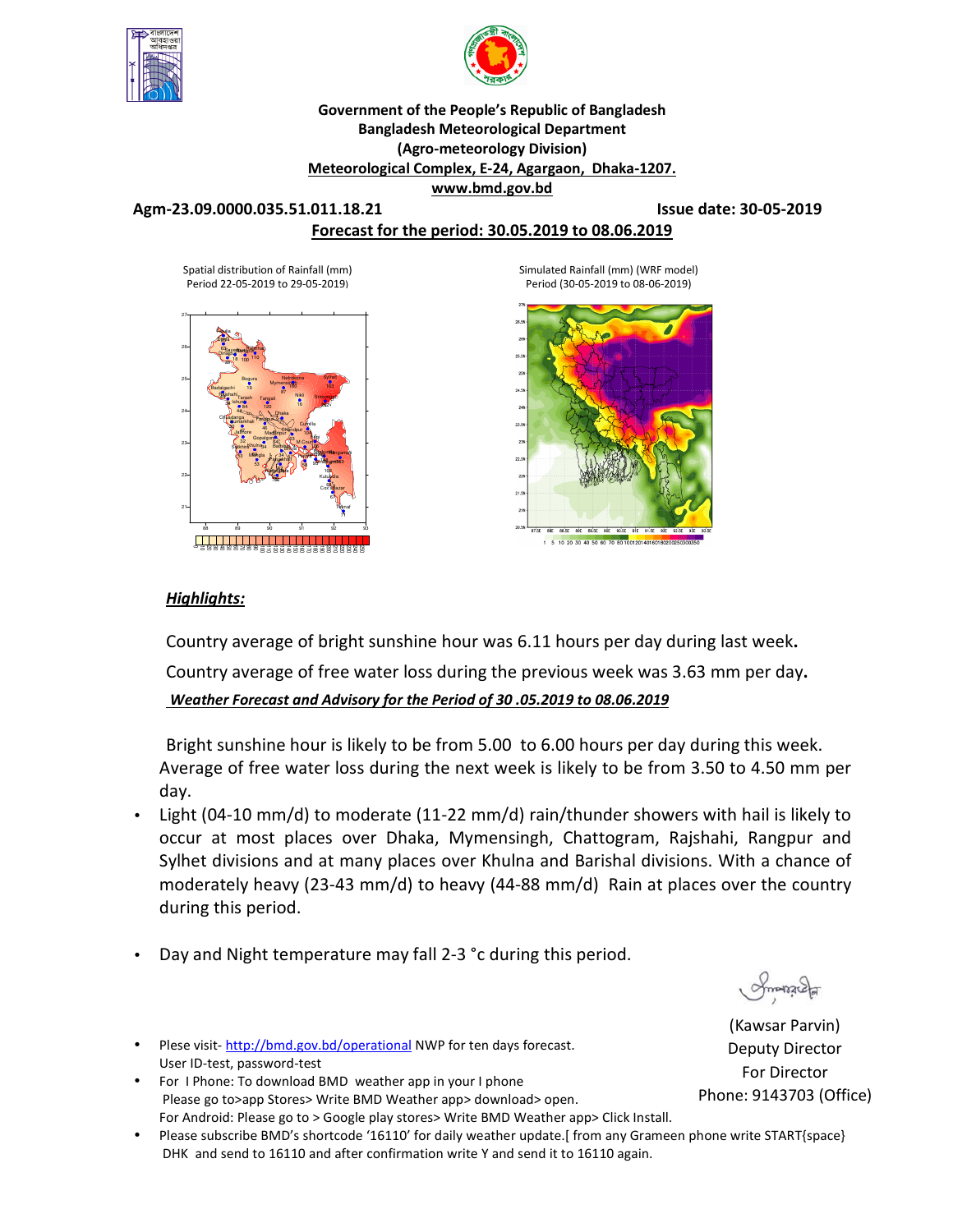#### **Short Weather description Period: 22.05.2018 to 30.05.2018** Maximum And Minimum Temperature (Range and Extreme)

| <b>Divisions</b> | <b>Maximum temperature</b><br>range in <sup>o</sup> C |  |                          |         |              | <b>Highest maximum</b><br>temperature in <sup>o</sup> C |      |                | Minimum temperature<br>Range in <sup>o</sup> C |                          |         |    | Lowest minimum<br>temperature in <sup>o</sup> C |                   |  |
|------------------|-------------------------------------------------------|--|--------------------------|---------|--------------|---------------------------------------------------------|------|----------------|------------------------------------------------|--------------------------|---------|----|-------------------------------------------------|-------------------|--|
|                  |                                                       |  |                          |         |              |                                                         |      |                |                                                |                          |         |    |                                                 |                   |  |
| <b>Dhaka</b>     | 27.5                                                  |  |                          | $-37.0$ | °⊂           | Tangail                                                 | 37.0 | °c             | 20.2                                           | -                        | 28.5    | °c | Tangail                                         | 20.2 $^{\circ}$ C |  |
| Mymensingh       | 26.0                                                  |  |                          | $-34.5$ | $^{\circ}$ c | Mymensingh                                              | 34.5 | °c             | 20.4                                           |                          | $-25.0$ | °c | Netrokona                                       | 20.4 $\degree$ C  |  |
| Chittagong       | 27.0                                                  |  |                          | $-37.1$ | °c           | M.court                                                 | 37.1 | °c.            | 21.5                                           |                          | $-28.5$ | °c | Sandwip & Rangamati 21.5 °C                     |                   |  |
| Sylhet           | 25.2                                                  |  |                          | $-36.0$ | °c           | Srimongal                                               | 36.0 | $\overline{c}$ | 21.2                                           | $\overline{\phantom{0}}$ | 25.5    | °c | Srimongal                                       | 21.2 $^{\circ}$ C |  |
| Rajshahi         | 27.5                                                  |  |                          | $-37.8$ | °c           | Rajshahi                                                | 37.8 | $^0$ C.        | 21.2                                           | $\overline{\phantom{0}}$ | 28.7    | °c | Tarash                                          | 21.2 $^{\circ}$ C |  |
| Rangpur          | 25.5                                                  |  |                          | $-37.0$ | °c           | Dinajpur                                                | 37.0 | ግ              | 20.8                                           |                          | $-27.5$ | °c | Dimla                                           | 20.8 $^{\circ}$ C |  |
| Khulna           | 28.5                                                  |  | $\overline{\phantom{0}}$ | 38.0    | °c           | Khulna & Jashore                                        | 38.0 | °€             | 21.5                                           | $\blacksquare$           | 29.4    | °c | Kumarkhali                                      | 21.5 $\degree$ C  |  |
| <b>Barisal</b>   | 29.9                                                  |  | $\overline{\phantom{0}}$ | 36.5    | °c           | Barishal                                                | 36.5 | ∘∼             | 21.3                                           | $\overline{\phantom{a}}$ | 28.9    | °c | Khepupara                                       | 21.3 $^{\circ}$ C |  |

*Rainfall analysis* and *average temperature:-*

| Name of the<br><b>Divisions</b> | Name of the<br><b>Stations</b> | Total<br>Rainfall | Rainfall        | Normal Deviation<br>in % | Total<br>Rainy | M ax            | M in            | Average Average Average<br>M ax. | Normal          | Average Average Average<br>M in. | Normal          |
|---------------------------------|--------------------------------|-------------------|-----------------|--------------------------|----------------|-----------------|-----------------|----------------------------------|-----------------|----------------------------------|-----------------|
|                                 |                                | in $(mm)$         | in $(mm)$       |                          | days           |                 |                 | Humidity Humidity temp in °C     | M ax.           | temp in °                        | M in.           |
|                                 |                                |                   |                 |                          |                | in $%$          | in $%$          |                                  | temp in<br>°C   | c                                | temp in<br>°C   |
| Dhaka                           | Dhaka                          | 71                | 104             | -32                      | 04             | 091             | 059             | 34.3                             | 33.4            | 26.0                             | 25.4            |
|                                 | Faridpur                       | 46                | 83              | $-45$                    | 03             | 95              | 065             | 34.1                             | 33.8            | 24.4                             | 25.0            |
|                                 | Madaripur                      | 64                | 92              | -30                      | 03             | 096             | 057             | 34.5                             | 33.9            | 025                              | 25.2            |
|                                 | Nikli                          | 16                | $^{\star\star}$ | $***$                    | 05             | 093             | 069             | 032                              | $^{\star\star}$ | 023                              | $\star\star$    |
|                                 | Tangail                        | 120               | 109             | 10                       | 05             | $\star\star$    | $\star\star$    | $\star\star$                     | 33.0            | $\star\star$                     | 24.6            |
|                                 | Gopalgonj                      | 34                | $\star\star$    | $***$                    | 03             | $\star\star$    | $\star\star$    | $\star\star$                     | $^{\star\star}$ | $\star\star$                     | $\star\star$    |
| <b>Mymensingh</b>               | Mymensingh                     | 87                | 111             | $-22$                    | 06             | 91              | 042             | 31.4                             | 31.5            | 23.4                             | 24.5            |
|                                 | Netrokona                      | 160               | $^{\star\star}$ | $***$                    | 08             | 094             | 069             | 031                              | $^{\star\star}$ | 023                              | $\star\star$    |
| Chattogram                      | Chattogram                     | 102               | 180             | -43                      | 04             | $\star\star$    | $^{\star\star}$ | 33                               | 32.5            | 25.6                             | 25.4            |
|                                 | Sitakunda                      | 148               | 130             | 14                       | 05             | $\star\star$    | $^{\star\star}$ | 033                              | 32.3            | 025                              | 25.4            |
|                                 | Rangamati                      | 153               | 112             | 37                       | 05             | $\star\star$    | $\star\star$    | $\star\star$                     | 33.0            | $\star\star$                     | 24.8            |
|                                 | Cox'sBazar                     | 67                | 138             | $-51$                    | 3              | 92              | 65              | 33.7                             | 32.6            | 25.9                             | 25.6            |
|                                 | Teknaf                         | 71                | 123             | $-42$                    | $\overline{c}$ | $\star\star$    | $\star\star$    | $^{\star\star}$                  | 32.0            | **                               | 25.6            |
|                                 | Hatiya                         | 58                | 108             | -46                      | 04             | 99              | 67              | 34                               | 32.3            | 25.2                             | 25.8            |
|                                 | Sandw ip                       | 93                | 156             | $***$                    | 05             | $\star\star$    | $\star\star$    | $^{\star\star}$                  | 31.5            | $^{\star\star}$                  | 25.4            |
|                                 | Kutubdia                       | 68                | 98              | -31                      | 04             | $\star\star$    | $\star\star$    | $\star\star$                     | 32.0            | $\star\star$                     | 25.6            |
|                                 | Feni                           | 106               | 121             | $-12$                    | 04             | 94              | 058             | 34                               | 32.4            | 25.2                             | 25.1            |
|                                 | M.Court                        | 71                | 131             | -46                      | 03             | 95              | 60              | 34.7                             | 32.5            | 25.8                             | 25.4            |
|                                 | Chandpur                       | 63                | 89              | $***$                    | 03             | 95              | 62              | 34.3                             | 33.2            | 25.8                             | 25.4            |
|                                 | Cumilla                        | 104               | 97              | $\overline{7}$           | 05             | 94              | 64              | 33.3                             | 32.6            | 25.2                             | 24.8            |
| <b>Sylhet</b>                   | Sylhet                         | 163               | 195             | $-16$                    | 07             | $\star\star$    | $^{\star\star}$ | $\star\star$                     | 31.0            | $^{\star\star}$                  | 23.2            |
|                                 | Srimongal                      | 252               | 134             | 88                       | 06             | **              | $**$            | $\star\star$                     | 32.5            | $**$                             | 23.8            |
| Rajshahi                        | Rajshahi                       | 34                | 50              | $-32$                    | 03             | $\star\star$    | $^{\star\star}$ | $^{\star\star}$                  | 35.0            | $\star\star$                     | 25.0            |
|                                 | Bogura                         | 19                | 75              | -75                      | 05             | 094             | 053             | 32.8                             | 33.5            | 24.9                             | 24.6            |
|                                 | <b>Ishurdi</b>                 | 44                | 69              | -36                      | 02             | 095             | 055             | 35.0                             | 34.7            | 25.1                             | 24.7            |
|                                 | Badalgachi                     | 44                | $^{\star\star}$ | $***$                    | 04             | 095             | 052             | 033                              | $\star\star$    | 024                              | $\star\star$    |
|                                 | Tarash                         | 84                | $\star\star$    | $***$                    | 03             | 096             | 056             | 033                              | $**$            | 025                              | $**$            |
| Rangpur                         | Rangpur                        | 100               | 102             | $-2$                     | 07             | 093             | 081             | 31.5                             | 31.9            | 23.6                             | 24.1            |
|                                 | Dinajpur                       | 35                | 77              | -55                      | 06             | 094             | 061             | 33.4                             | 32.9            | 23.9                             | 24.0            |
|                                 | Sayedpur                       | 18                | $^{\star\star}$ | $***$                    | 05             | 92              | 65              | 32.4                             | $^{\star\star}$ | 23.6                             | $\star\star$    |
|                                 | Rajarhat                       | 110               | $^{\star\star}$ | $\star\star\star$        | 07             | $\star\star$    | $^{\star\star}$ | $^{\star\star}$                  | $^{\star\star}$ | $^{\star\star}$                  | $\star\star$    |
|                                 | Tetulia                        | 26                | $^{\star\star}$ | $***$                    | 04             | $\star\star$    | $\star\star$    | $\star\star$                     | $\star\star$    | $\star\star$                     | $\star\star$    |
|                                 | Dimla                          | 63                | $**$            | $***$                    | 06             | 094             | 073             | 031                              | $**$            | 024                              | $**$            |
| Khulna                          | Khulna                         | 69                | 65              | 6                        | 04             | 094             | 060             | 36.0                             | 34.7            | 26.4                             | 25.8            |
|                                 | Mongla                         | 53                | $^{\star\star}$ | $***$                    | 03             | $\star\star$    | $^{\star\star}$ | $\star\star$                     | $^{\star\star}$ | $\star\star$                     | $^{\star\star}$ |
|                                 | Jashore                        | 32                | 53              | -40                      | 04             | $^{\star\star}$ | $^{\star\star}$ | $^{\star\star}$                  | 35.4            | $^{\star\star}$                  | 25.6            |
|                                 | Chuadanga                      | 30                | 62              | -52                      | 03             | 094             | 061             | 35.8                             | 35.4            | 25.9                             | 25.5            |
|                                 | Satkhira                       | 53                | 62              | $***$                    | 05             | 098             | 054             | 35.7                             | 35.4            | 26.4                             | 26.1            |
|                                 | Kumarkhali                     | 47                | $\star\star$    | $***$                    | 03             | $\star\star$    | $\star\star$    | $\star\star$                     | $\star\star$    | $\star\star$                     |                 |
| Barisal                         | Barishal                       | 34                | 83              | -59                      | 02             | 099             | 061             | 035                              | 33.4            | 026                              | 25.4            |
|                                 | Bhola                          | 57                | 96              | -41                      | 03             | $\star\star$    | $^{\star\star}$ | $\star\star$                     | 32.8            | $\star\star$                     | 25.7            |
|                                 | Patuakhali                     | 62                | 91              | -32                      | 03             | 097             | 066             | 34.8                             | 33.1            | 27.5                             | 26.0            |
|                                 | Khepupara                      | 62                | 93              | -33                      | 02             | 096             | 066             | 034                              | 32.8            | 026                              | 26.3            |

Analyses contained in this bulletin are based on preliminary \* un-checked data. \*\* Data not received. \*\*\* Data not available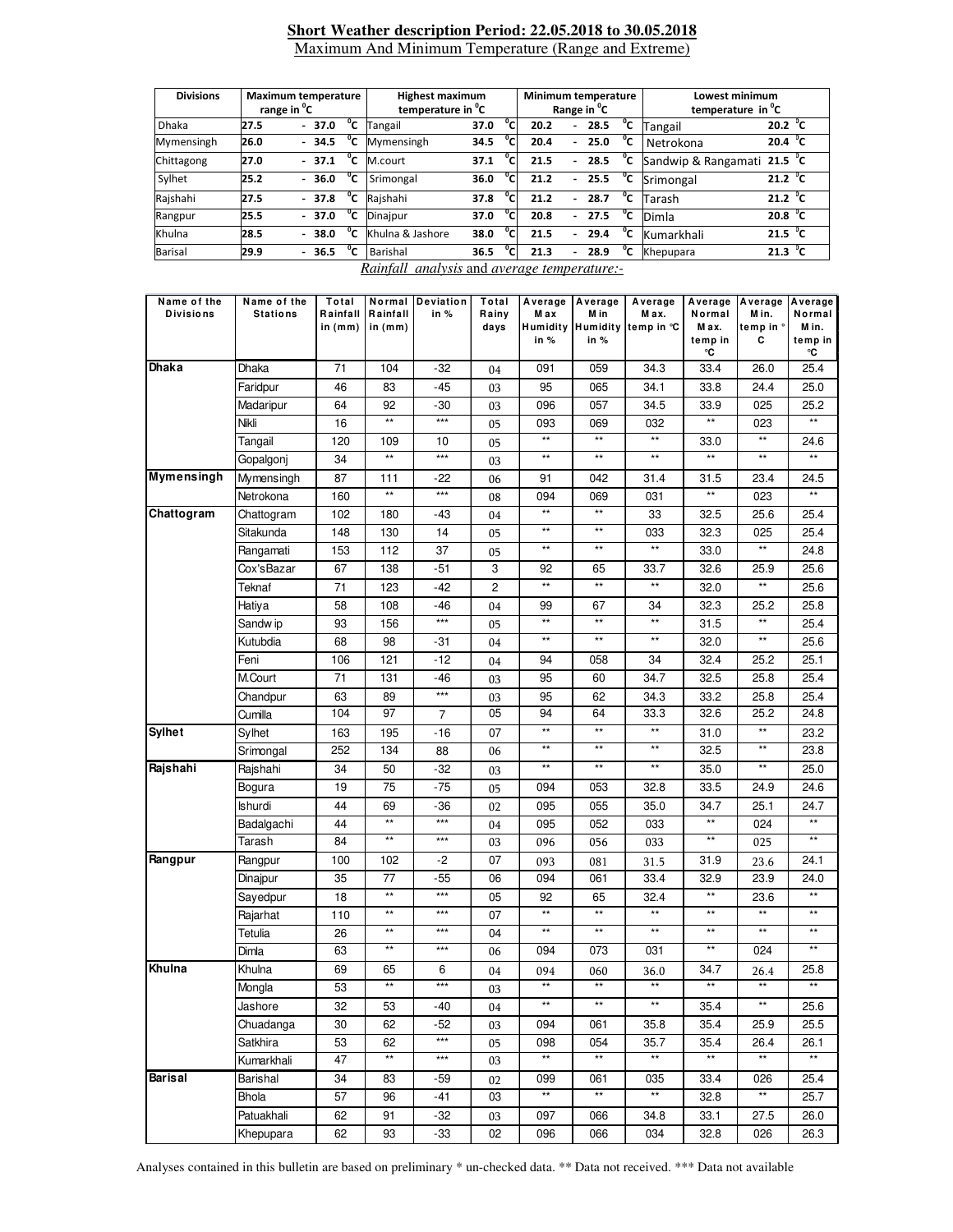

100 110 120 130 140 150 160 170 180 190 200 210 220 230 240 250

0 10 20 30 40 50 60 70 80 90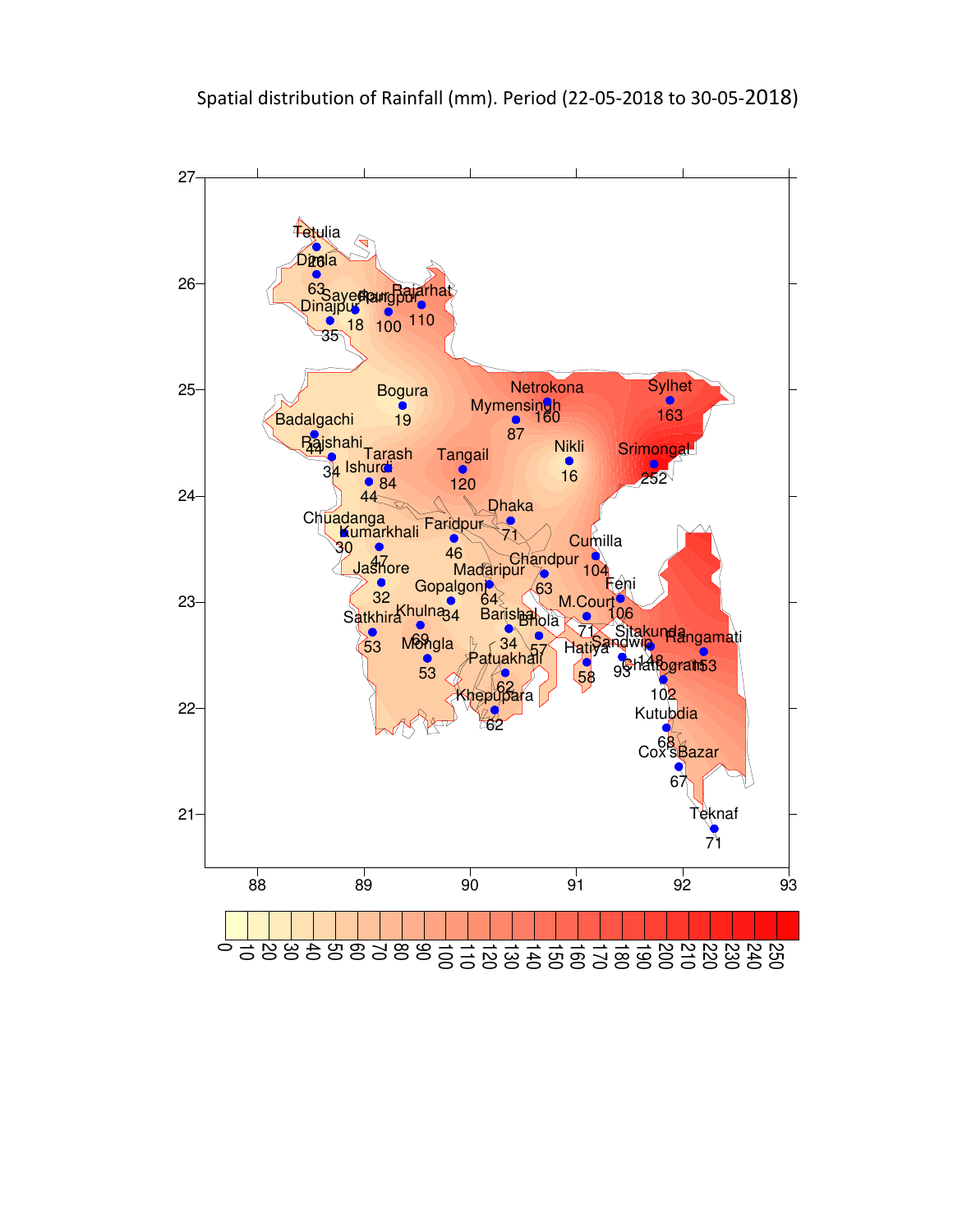



# গণপ্রজাতন্ত্রী বাংলাদেশ সরকার বাংলাদেশ আবহাওয়া অধিদপ্তর কৃষি আবহাওয়া মহাশাখা আবহাওয়া ভবন, ই-২৪, আগারগাঁও, ঢাকা-১২০৭।

### www.bmd.gov.bd

তারিখ: ৩০-০৫-২০১৯ খ্রিঃ

## পূর্বাভাসের সময়কাল: ৩০-০৫-২০১৯ থেকে ০৮-০৬-২০১৯

Spatial distribution of Rainfall (mm) Period 22-05-2019 to 29-05-2019)



Simulated Rainfall (mm) (WRF model) Period (30-05-2019 to 08-06-2019)



#### প্ৰধান বৈশিষ্ট্য সমূহঃ-

গত সপ্তাহে দেশের দৈনিক উজ্জল সর্যকিরণ কালের গড় ৬.১১ ঘন্টা ছিল । গত সপ্তাহে দেশের দৈনিক বাষ্পীভবনের গড ৩.৬৩ মিঃ মিঃ ছিল।

### আবহাওয়ার পূর্বাভাসঃ- ৩০-০৫-২০১৯ থেকে ০৮-০৬-২০১৯ ইং পর্যন্ত।

এ সপ্তাহে দৈনিক উজ্জুল সূর্য কিরণ কাল ৫.০০ থেকে ৬.০০ ঘন্টার মধ্যে থাকতে পারে ।

আগামী সপ্তাহের বাম্পীভবনের দৈনিক গড় ৩.৫০ মিঃ মিঃ থেকে ৪.৫০ মিঃ মিঃ থাকতে পারে।

- এ সময়ে ঢাকা, ময়মনসিংহ, চট্রগ্রাম, রাজশাহী, রংপুর ও সিলেট বিভাগের অধিকাংশ স্থানে এবং এবং খুলনা ও বরিশাল বিভাগের অনেক স্থানে শিলা ও বিজলী চমকানো এবং অস্থায়ী দমকা অথবা ঝড়ো হাওয়াসহ হালকা (০৪-১০ মিঃ মিঃ/দিন) থেকে মাঝারি (১১-২২ মিঃ মিঃ/দিন) বৃষ্টি/বজ্রবৃষ্টি হতে পারে। সেই সাথে দেশের কোথাও কোথাও মাঝারি ধরণের ভারী থেকে (২৩-৪৩ মিঃমিঃ/দিন) থেকে ভারী (৪৪-৮৮ মিঃমিঃ/দিন) বর্ষণ হতে পারে।
- এ সময়ে সারাদেশের দিন ও রাতের তাপমাত্রা ২-৩ ° সে হ্রাস পেতে পারে।
- Plese visit-http://bmd.gov.bd/operational NWP for ten days forecast. User ID-test, password-test
- For IPhone: To download BMD weather app in your Iphone Please go to>app Stores> Write BMD Weather app> download> open. For Android: Please go to > Google play stores> Write BMD Weather app> Click Install.
- Please subscribe BMD's shortcode '16110' for daily weather update. [from any Grameen phone write START{space} DHK and send to 16110 and after confirmation write Y and send it to 16110 again

Smonacla

(কাওসার পারভীন) উপপরিচালক কৃষি আবহাওয়া মহাশাখা টেলিফোন: ৯১৪৩৭০৩ (অফিস)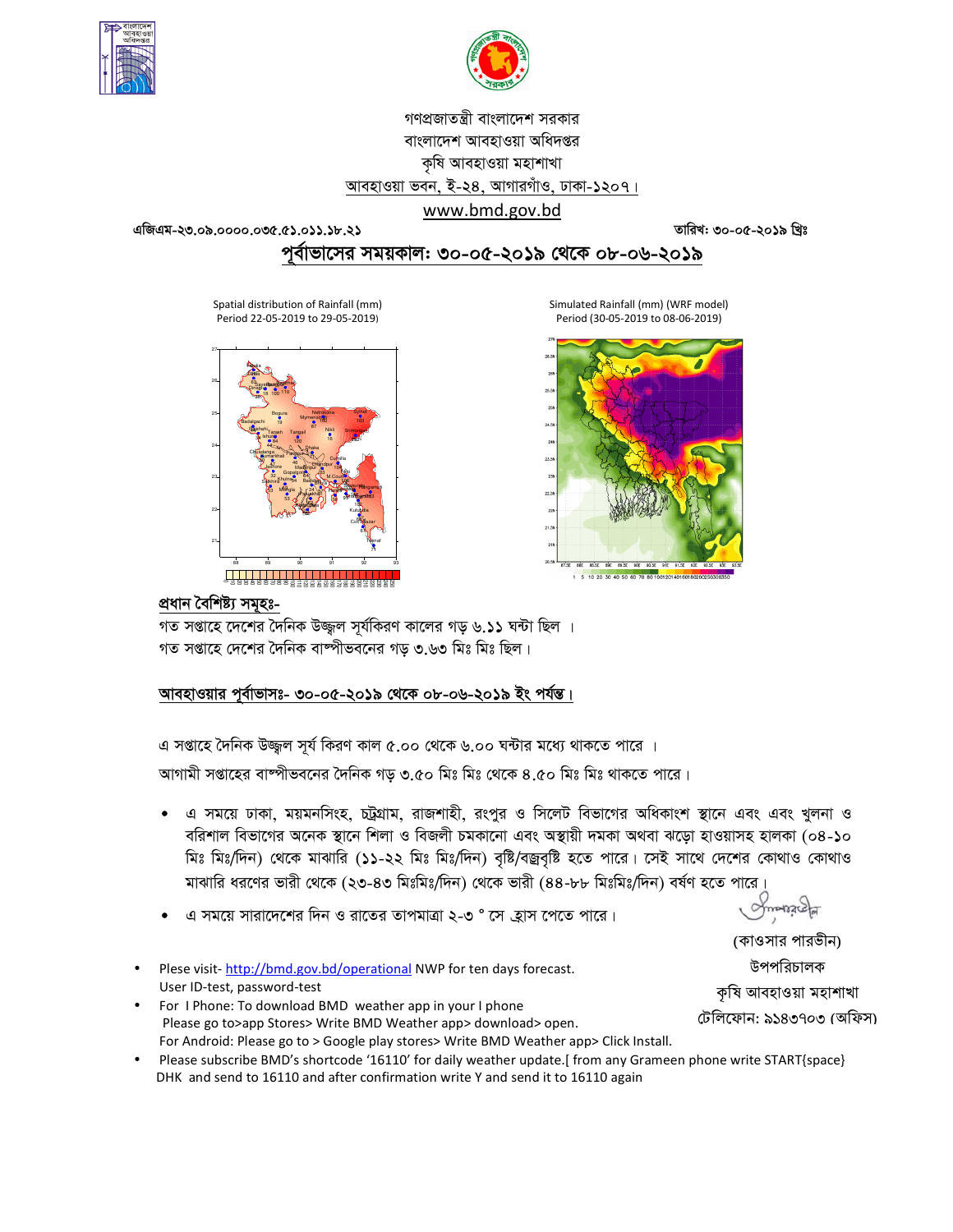## সংক্ষিপ্ত আবহাওয়া বিবরণী, সময়: ২২-০৫-২০১৯ থেকে ২৯-০৫-২০১৯ খ্রিঃ

| বিভাগ     | সর্বোচ্চ তাপমাত্রার পরিসর           | সৰোচ্চ তাপমাত্ৰা<br>সেঃ                | সর্বনিম তাপমাত্রার পরিসর <sup>o</sup> সেঃ                     | সৰ্বনিম্ন তাপমাত্ৰা °সেঃ                      |
|-----------|-------------------------------------|----------------------------------------|---------------------------------------------------------------|-----------------------------------------------|
| ঢাকা      | $^{\circ}$<br>২৭.৫<br>- ৩৭.০<br>সেঃ | টাঙ্গাইল<br>$^{\circ}$ সেঃ<br>৩৭.০     | $^{\circ}$ সেঃ<br>২৮.৫<br>২০.২<br>$\overline{\phantom{0}}$    | টাঙ্গাইল<br>$^{\circ}$ সেঃ<br>২০.২            |
| ময়মনসিংহ | - ৩৪.৫<br>২৬.০<br>সেঃ               | ময়মনসিংহ<br>$^{\circ}$ সেঃ<br>৩৪.৫    | $^{\circ}$ সেঃ<br>२०. $8$<br>২৫.০<br>$\overline{\phantom{0}}$ | $^{\circ}$ সেঃ<br>২০.৪<br>নেত্ৰকোনা           |
| চউগ্ৰাম   | $^{\circ}$ সেঃ<br>২৭.০<br>- ৩৭.১    | মাইজদী কোৰ্ট<br>$^{\circ}$ সেঃ<br>৩৭.১ | $^{\circ}$ সেঃ<br>২৮.৫<br>২১.৫<br>$\overline{\phantom{0}}$    | সম্বীপ ও রাঙ্গামাটি<br>$^{\circ}$ সেঃ<br>২১.৫ |
| সিলেট     | $^{\circ}$ সেঃ<br>২৫.২<br>-৩৬.০     | $^{\circ}$ সেঃ<br>শ্ৰীমঙ্গল<br>৩৬.০    | $^{\circ}$ সেঃ<br>২৫.৫<br>২১.২<br>$\overline{\phantom{0}}$    | শ্ৰীমঙ্গল<br>$^{\circ}$ সেঃ<br>২১.২           |
| রাজশাহী   | $-99.5$<br>সেঃ<br>২৭.৫              | রাজশাহী<br>$^{\circ}$ সেঃ<br>৩৭.৮      | $^{\circ}$ সেঃ<br>২৮.৭<br>২১.২<br>$\overline{\phantom{0}}$    | $^{\circ}$ সেঃ<br>২১.২<br>তারাশ               |
| রংপুর     | $^{\circ}$ সেঃ<br>- ৩৭.০<br>১.১২    | $^{\circ}$ সেঃ<br>৩৭.০<br>দিনাজপুর     | $^{\circ}$ সেঃ<br>২৭.৫<br>২০.৮<br>$\overline{\phantom{0}}$    | ডিমলা<br>$^{\circ}$ সেঃ<br>২০.৮               |
| খুলনা     | $^{\circ}$ সেঃ<br>২৮.৫<br>- ৩৮.০    | $^{\circ}$ সেঃ<br>Ob. 0<br>খলনা ও যশোর | $^{\circ}$ সেঃ<br>২৯.৪<br>২১.৫<br>$\overline{\phantom{a}}$    | কমারখালী<br>$^{\circ}$ সেঃ<br>২১.৫            |
| বরিশাল    | $^{\circ}$ সেঃ<br>- ৩৬.৫<br>২৯.৯    | বরিশাল<br>$^{\circ}$ সেঃ<br>৩৬.৫       | $^{\circ}$ সেঃ<br>২৮.৯<br>৩.৫২<br>$\overline{\phantom{0}}$    | $^{\circ}$ সেঃ<br>২১.৩<br>খেপুপাড়া           |

## বৃষ্টিপাত বিশ্লেষণ এবং স্বাভাবিক তাপমাত্ৰা:

| ািভাগের নাম | স্টেশনের নাম       | মেট                  | স্বাভা⊡ক        | িছ্যুতি (%)       | মোট                 | স⊔োচ্চ          | স⊡ানিম        | গড়                         | গড়                   | স⊡নিম            | স⊡নিম            |  |
|-------------|--------------------|----------------------|-----------------|-------------------|---------------------|-----------------|---------------|-----------------------------|-----------------------|------------------|------------------|--|
|             |                    | ⊔ষ্টিপাত<br>(মিঃমিঃ) | µষ্টিপাত        |                   | ্ৰষ্টিপাতে<br>র দিন | গড়<br>আৰ্দ্ৰতা | আৰ্দ্ৰতা      | স⊞চ্চি<br>তাপমাত্রা         | স্বভা∏িক<br>তাপমাত্রা | গড়<br>তাপমাত্রা | স্বাভা∏িক<br>গড় |  |
|             |                    |                      | ( মিঃমিঃ )      |                   |                     | ( %)            | ( %)          | (টিগ্রীসেঃ)                 | (টিগ্রী               | (টিগ্রী          | তাপমাত্রা (      |  |
|             |                    |                      |                 |                   |                     |                 |               |                             | সেঃ)                  | সেঃ)             | চিগ্ৰীসেঃ)       |  |
| ঢাকা        | ঢাকা               | ۹۵                   | 508             | -৩২               | $\circ 8$           | ০৯১             | ০৫৯           | 0.80                        | 00.8                  | ২৬.০             | ২৫.৪             |  |
|             | ফরিদপুর            | 8 <sub>9</sub>       | ৮৩              | $-80$             | ০৩                  | ৯৫              | ০৬৫           | 08.5                        | ৩৩.৮                  | 28.8             | ২৫.০             |  |
|             | মাদারীপুর          | ৬৪                   | ৯২              | -৩০               | ০৩                  | ০৯৬             | ०৫१           | 08.0                        | ৩৩.৯                  | ০২৫              | ২৫.২             |  |
|             | নিকলী              | ১৬                   | $\pm$ $\pm$     | $***$             | o¢                  | ০৯৩             | ০৬৯           | ০৩২                         | $\pm$ $\pm$           | ০২৩              | $\star$ $\star$  |  |
|             | টাঙ্গাইল           | ১২০                  | ১০৯             | ১০                | o¢                  | $* *$           | $**$          | $**$                        | 0.0                   | $**$             | ২৪.৬             |  |
|             | গোপালগজ্ঞ          | $\mathcal{S}8$       | $\pm$ $\pm$     | $* * *$           | ০৩                  | $**$            | $\ast$        | $\ast$                      | $\ast$ $\ast$         | $\ast$ $\ast$    | $\ast$           |  |
| ময়মনসিংহ   | ময়মনসিংহ          | ৮৭                   | ددد             | -২২               | ০৬                  | ৯১              | ০৪২           | 05.8                        | ৩১.৫                  | ২৩.৪             | 28.0             |  |
|             | নেত্রকোনা          | ১৬০                  | $\ast$          | $\ast\ast\ast$    | ob                  | ০৯৪             | ০৬৯           | ০৩১                         | $\ast$ $\ast$         | ০২৩              | $\ast$           |  |
| চট্ৰগ্ৰাম   | চট্ৰগ্ৰাম          | ১০২                  | $\delta$        | -80               | $\circ$ 8           | **              | $\pm$ $\pm$   | ৩৩                          | 0.50                  | ২৫.৬             | 20.8             |  |
|             | সীতাকুন্ড          | 58 <sub>b</sub>      | ১৩০             | 58                | o¢                  | $* *$           | $\pm$ $\pm$   | ೲಀ                          | ৩২.৩                  | ০২৫              | ২৫.৪             |  |
|             | রাঙ্গামার্টি       | ১৫৩                  | ১১২             | ৩৭                | o¢                  | $* *$           | $**$          | $\ast$ $\ast$               | 0.00                  | $**$             | 28.5             |  |
|             | কক্স⊔াজার          | ৬৭                   | ১৩৮             | -৫১               | ৩                   | ৯২              | ৬৫            | ৩৩.৭                        | ৩২.৬                  | ২৫.৯             | ২৫.৬             |  |
|             | টেকনাফ             | ۹১                   | ১২৩             | -8২               | ২                   | $**$            | $\ast$        | $**$                        | 02.0                  | $\ast$ $\ast$    | ৩.১২             |  |
|             | হাতিয়া            | ¢Ъ                   | 50 <sub>b</sub> | -৪৬               | 08                  | ৯৯              | ৬৭            | $\mathcal{O}8$              | ৩২.৩                  | ২৫.২             | ২৫.৮             |  |
|             | সন্দ্বীপ           | ৯৩                   | ১৫৬             | $\ast\ast\ast$    | o¢                  | $**$            | $\ast$ $\ast$ | $\ast$ $\ast$               | 0.6                   | $\ast$ $\ast$    | ২৫.৪             |  |
|             | <u>কুতু</u> □দীয়া | ৬৮                   | ৯৮              | -05               | $\circ$ 8           | $* *$           | $\pm$ $\pm$   | $\ast$ $\ast$               | ৩২.০                  | $\pm$ $\pm$      | ২৫.৬             |  |
|             | ফেনী               | ১০৬                  | ১২১             | -১২               | ο8                  | ৯৪              | ০৫৮           | $\mathcal{S}^{\mathcal{O}}$ | ৩২. $8$               | ২৫.২             | ২৫.১             |  |
|             | মাইজদী কোর্ট       | 95                   | 505             | -৪৬               | ০৩                  | ৯৫              | ৬০            | 08.9                        | 0.50                  | ২৫.৮             | ২৫.৪             |  |
|             | চাঁদপুর            | ৬৩                   | ৮৯              | $\ast\ast\ast$    | ০৩                  | ৯৫              | ৬২            | 0.80                        | 00.3                  | ২৫.৮             | ২৫.৪             |  |
|             | কুমিল্লা           | 508                  | ৯৭              | ٩                 | o¢                  | ৯৪              | ৬৪            | ৩৩.৩                        | ৩২.৬                  | ২৫.২             | 28.5             |  |
| সিলেট       | সিলেট              | ১৬৩                  | ১৯৫             | -১৬               | o٩                  | $* *$           | $\ast$ $\ast$ | **                          | ৩১.০                  | $* *$            | ২৩.২             |  |
|             | শ্ৰীমঙ্গল          | ২৫২                  | 508             | ${\tt b} {\tt b}$ | ০৬                  | **              | $\ast$ $\ast$ | **                          | ৩২.৫                  | **               | ২৩.৮             |  |
| রাজশাহী     | রাজশাহী            | $\mathcal{O}8$       | <b>CO</b>       | -৩২               | ಂ                   | $* *$           | $\ast$ $\ast$ | $\ast$ $\ast$               | 0.90                  | $\ast$ $\ast$    | ২৫.০             |  |
|             | ⊔গুড়া             | ১৯                   | 90              | -90               | o¢                  | ০৯৪             | ০৫৩           | ৩২.৮                        | ৩৩.৫                  | ২৪.৯             | ২৪.৬             |  |
|             | ঈশ্বরদী            | 88                   | ৬৯              | -৩৬               | ०२                  | ০৯৫             | 000           | ৩৫.০                        | 08.9                  | ২৫.১             | २8.१             |  |
|             | ⊔দলগাছী            | 88                   | $\ast$          | $* * *$           | 08                  | ০৯৫             | ০৫২           | ೦೦೦                         | $\ast$ $\ast$         | ০২৪              | $\ast$ $\ast$    |  |
|             | তাড়াশ             | b8                   | $\pm$ $\pm$     | ***               | ০৩                  | ০৯৬             | ০৫৬           | ೦೦೦                         | $\ast$ $\ast$         | ०२৫              | $\ast$ $\ast$    |  |
| রংপুর       | রংপুর              | 500                  | ১০২             | -২                | o٩                  | ০৯৩             | ০৮১           | 0.6                         | ৩১.৯                  | ২৩.৬             | 28.5             |  |
|             | দিনাজপুর           | ৩৫                   | ۹۹              | -00               | ০৬                  | ০৯৪             | ০৬১           | 00.8                        | ৩২.৯                  | ২৩.৯             | २8.०             |  |
|             | সেয়দপুর           | $\mathcal{P}$        | $\pm$ $\pm$     | ***               | o¢                  | ৯২              | ৬৫            | ৩২. $8$                     | $\ast\ast$            | ২৩.৬             | $\ast$ $\ast$    |  |
|             | রাজারহাট           | 550                  | $\ast$          | $* * *$           | o٩                  | **              | $\ast$ $\ast$ | $**$                        | $\ast$ $\ast$         | $\ast$ $\ast$    | **               |  |
|             | তেতুঁলিয়া         | ২৬                   | $\ast$          | ***               | $\circ$ 8           | **              | $**$          | $\ast$                      | **                    | $**$             | $**$             |  |
|             | াি মলা             | ৬৩                   | $\pm$ $\pm$     | $* * *$           | ০৬                  | ০৯৪             | ০৭৩           | ০৩১                         | $**$                  | 0.38             | $**$             |  |
| খুলনা       | খুলনা              | ৬৯                   | ৬৫              | ৬                 | $\circ$ 8           | $\circ$ ৯৪      | ০৬০           | ৩৬.০                        | 08.9                  | ২৬.৪             | ২৫.৮             |  |
|             | মংলা               | ৫৩                   | $\ast$          | $* * *$           | ০৩                  | **              | $**$          | **                          | $\ast$ $\ast$         | **               | $\ast$ $\ast$    |  |
|             | যশোর               | ৩২                   | ৫৩              | $-80$             | $\circ 8$           | $\pm$ $\pm$     | $\ast$ $\ast$ | **                          | 0.8                   | $\ast$ $\ast$    | ৩.১২             |  |
|             | চয়া⊡াঙ্গা         | ৩০                   | ৬২              | $-0.5$            | $\circ$             | ০৯৪             | ০৬১           | 00.5                        | 0C.8                  | ২৫.৯             | ২৫.৫             |  |
|             | সাতক্ষীরা          | ৫৩                   | ৬২              | ***               | o¢                  | ০৯৮             | 0@8           | ৩৫.৭                        | 0C.8                  | ২৬.৪             | ২৬.১             |  |
|             | কুমারখালী          | 89                   | $\ast$          | ***               | ০৩                  | $* *$           | $\ast$ $\ast$ | $\ast$ $\ast$               | $\ast$                | $\ast$           | $\ast$           |  |
| ারিশাল      | ⊔রিশাল             | $\mathcal{S}^8$      | ৮৩              | -৫৯               | ০২                  | ০৯৯             | ০৬১           | ০৩৫                         | 00.8                  | ০২৬              | ২৫.৪             |  |
|             | ভোলা               | ¢۹                   | ৯৬              | -85               | ০৩                  | $**$            | $**$          | **                          | ৩২.৮                  | $**$             | ২৫.৭             |  |
|             | পটুয়াখালী         | ৬২                   | ৯১              | -৩২               | ০৩                  | ০৯৭             | ০৬৬           | 08.5                        | 00.5                  | ২৭.৫             | ২৬.০             |  |
|             | খেপপাডা            | ৬২                   | ৯৩              | -৩৩               | ০২                  | ০৯৬             | ০৬৬           | 008                         | ৩২.৮                  | ০২৬              | ২৬.৩             |  |